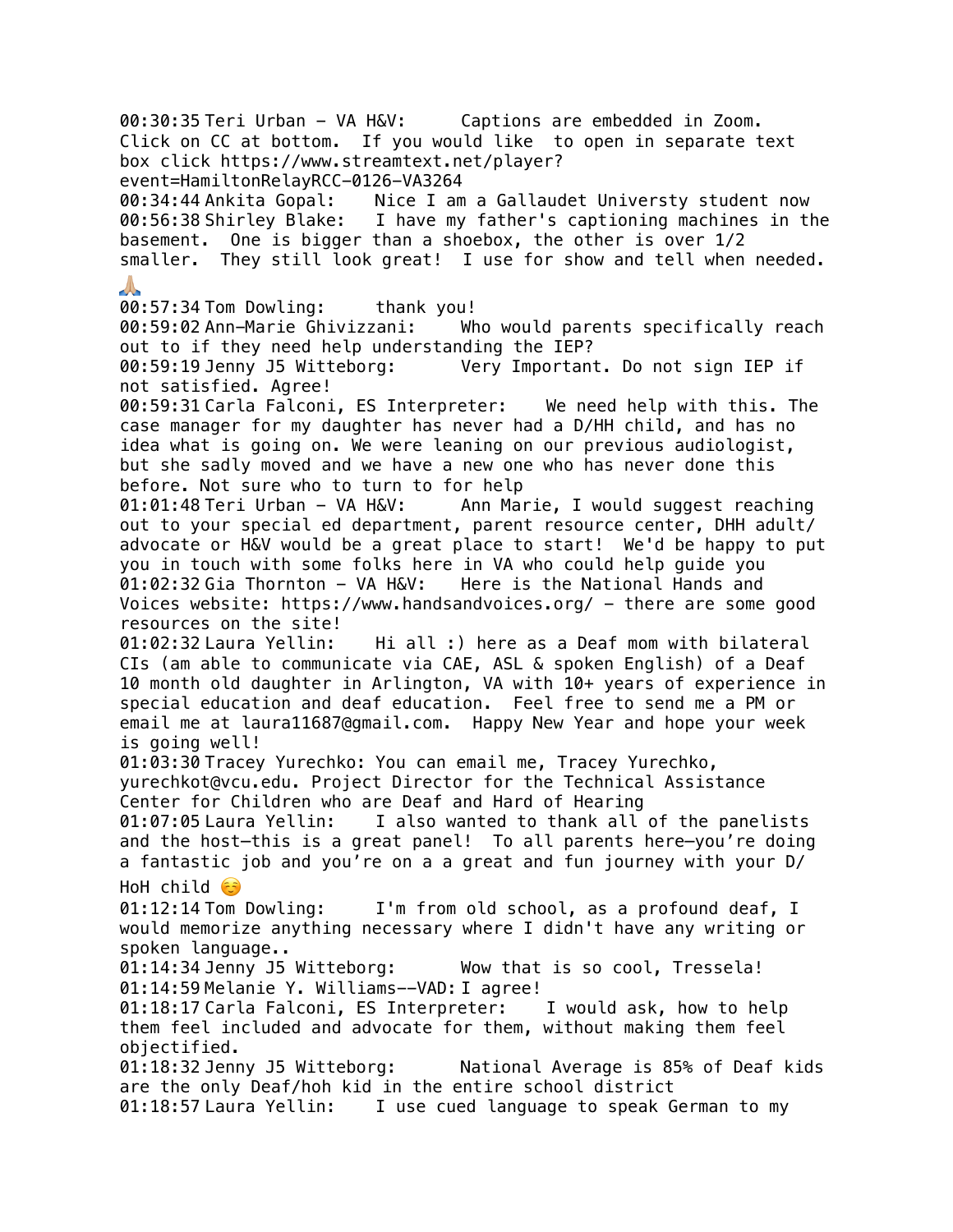daughter Leonie :) 01:20:08 Teri Urban - VA H&V: Two other questions (of many!) we received ahead of time....what is something you wish your parents knew? What is your favorite part about being DHH? 01:22:26 Shannon Patterson: Thank you so much for this excellent discussion tonight! 01:22:58 Tom Dowling: Agreed, and you all are wonderful people! 01:23:59 Ankita Gopal: thanks for the panel tonight I learned a lot and look forward to the next panel 01:23:59 Traci Branch: Shannon, I agree. Thank you to those that put this together and the panelist for sharing great stories. 01:24:31 Tom Dowling: yes, the support from the parent is critical for deaf/hh language development... 01:25:19 Laura Yellin: Most definitely—loved watching this! Thanks all for sharing your experience. To all parents—you've got this and there's so many of us to support you throughout your child's journey 01:25:43 Heather Beck: (Hearing mom and Deaf 8 year old son here) My son says parents can help advocate for their kids' access by getting a visual language interpreter at all appointments so they know what is happening. (If they use visual language) 01:25:58 Hilary Franklin: Heather - ABSOLUTELY 01:26:09 Jenny J5 Witteborg: Heather! YES!! absolutely! 01:26:16 Hilary Franklin: and don't let doctors' offices or other places say no to having interpreters or transliterators 01:26:34 Eric Raff, VDDHH Director: common thread to successful adults regardless of communication methods are PARENTS! 01:26:39 Laura Yellin: I love my peace and quiet when my CIs are off  $\bigcirc$ 01:26:46 Laura Yellin: And not having to hear my husband snore.... the text text 01:27:33 Laura Yellin: 01:27:59 Braden and Rowan Gershman: Our twin son with the hearing loss is definitely a better sleeper than his twin brother. 01:28:10 Tom Dowling: peace from the world of sound!! 01:28:21 Alicia: Thank you panelists!! This was wonderful! 01:28:25 Heather Beck: Thank you Everyone! 01:28:28 Terri Nelligan: Thank you so much H&V and each panelist. Great information shared!! 01:28:28 Laura Yellin: Haha same for my deaf 10 month old! Amazing sleeper<sup>2</sup> 01:28:31 Tracey Yurechko: Great Presentation! Thank you. I learn so much you all sharing. 01:28:32 Jenny J5 Witteborg: Thanks for sharing!! 01:28:34 Ann-Marie Ghivizzani: Thank You All! 01:28:36 Eileen McCartin - NVRC: Thank you! **kudos to all!** 01:28:37 Laura Yellin: 01:28:47 Liz: How do you balance watching the speaker and the CLT and words?